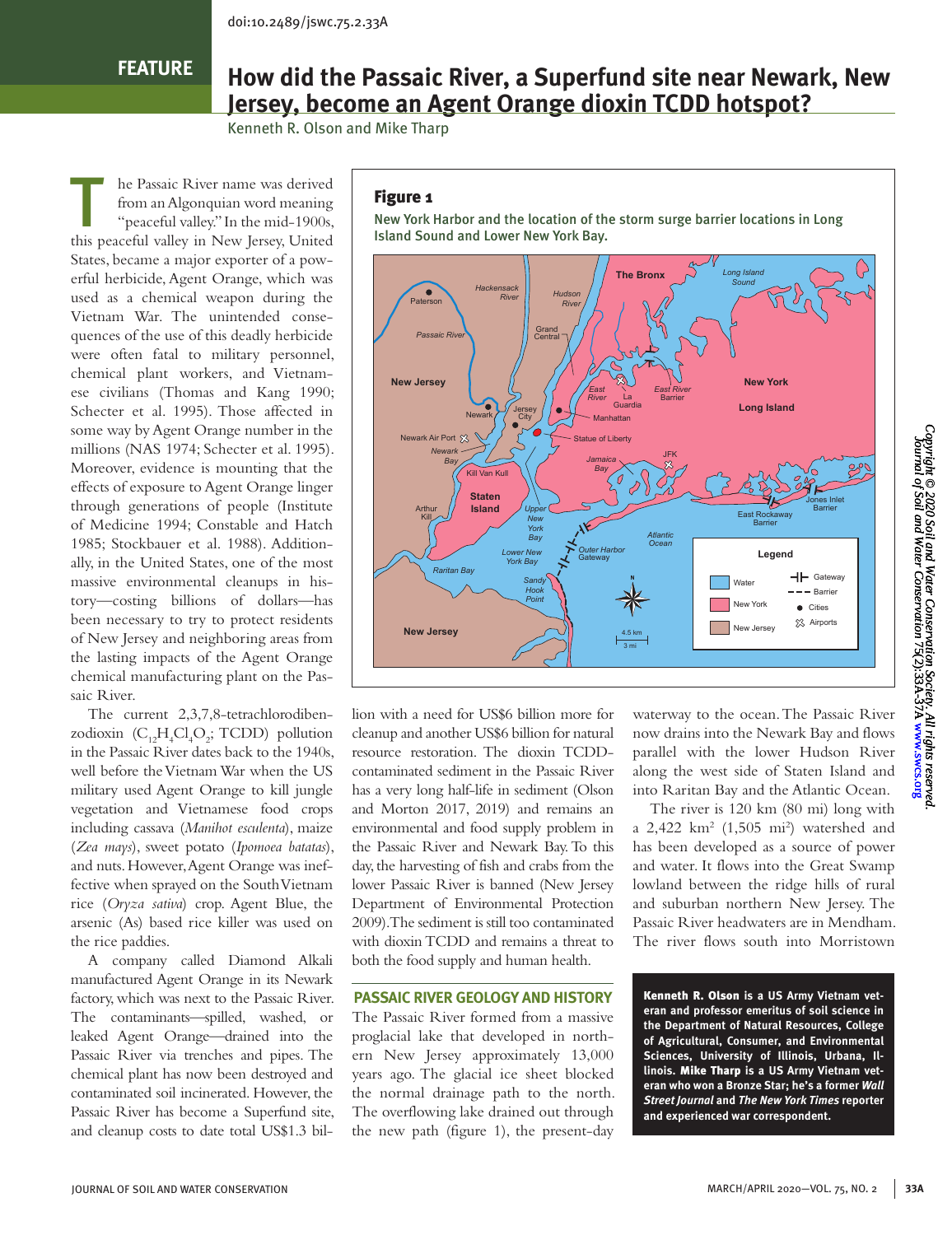Natural Historical Park, passes through Lord Stirling Park, and then along the western side of the Great Swamp. The Passaic River drains northeast to Paterson and over the Great Falls of Passaic (figure 2) and into Dundee Lake. The Dundee Dam was built in 1845. Approximately 4 km (2.4 mi) below the dam, the river is navigable to Raritan Bay before emptying into the Atlantic Ocean.

The Passaic flows through the most industrialized and urbanized areas of New Jersey. The lower river suffered industrial abandonment (figure 3) and severe pollution in the twentieth century. The chemical manufacturing site is on the floodplain and subject to erosion of the soil and sediment contaminated by toxic waste including dioxin TCDD, polychlorinated biphenyls (PCBs), and mercury (Hg) (Fallon 2019; Brickley and Morgenson 2018). During periods of heavy rainfall or snowmelt, the Passaic River has flooding problems—especially at the confluence of the Pompton and Passaic rivers. Historically, building has been allowed on these floodplains, which has resulted in homes and businesses now being frequently flooded. A plan has been proposed to build a 32 km (20 mi)-long flood tunnel to divert the periodic flood waters directly into Newark Bay (Romano 1992).

# **DISCOVERY, FORMULATION, CREATION, AND MANUFACTURE OF THE HERBICIDE AGENT ORANGE DIOXIN TCDD IN THE PASSAIC RIVER VALLEY**

Hitchcock and Zimmerman at Boyce Thompson Institute (1935) found absorption and movement of synthetic growth substance from soil resulted in a response by the aerial part of the plant. In the 1940s botanists tried to initiate flowering by applying small quantities of various chemicals to different plants. Zimmerman and Hitchcock (1942) found that 2,3,5-triiodobenzoic acid (TIBA) induced flowering in tomato (*Solanum lycopersicum* L.) plants when either applied to soil or used as a spray on the leaves of the plants.

Arthur W. Galston's 1943 University of Illinois (botany) PhD thesis research focused on the use of TIBA to make soybeans (*Glycine max* [L.] Merr.) flower and fruit sooner so they could mature before

the end of the growing season (Galston 1943). Galston also noted that in higher concentrations, it would cause soybeans to lose leaves. Galston's discovery led to the development of a precursor (TIBA) to Agent Orange (Olson and Morton 2019). In 1943 Galston moved to the California Institute of Technology to work with Nobel Prize winner George Beadle on World War II defense-related research. Galston joined the navy in 1944 and served as a natural resources officer while stationed in Okinawa, Japan, until World War II was over.

In 1951, biological warfare scientists at Fort Detrick, Maryland, began investigating the possible uses of defoliant herbicides based on Galston discoveries while working with TIBA. US military researchers eventually produced the toxic defoliant Agent Orange, which was used in the 1950s by the British air force during the Malayan Emergency and later in the 1960s by the US Air Force, Navy, and Army during the Vietnam War.

Since the 1940s, the 2,4-dichloro phenoxy acetic acid,  $C_8H_6Cl_2O_3$  (2,4-D), and 2,4,5-trichloro phenoxy acetic acid,  $C_8H_5Cl_3O_3$  (2,4,5-T), herbicides were used separately in the United States (Olson and Morton 2019). Agent Orange, a 50:50 mixture of 2,4-D and 2,4,5-T, was only produced for the US military. Both of these herbicides have a relatively short half-life when exposed to sunlight. Unfortunately, the manufacturing process used to make 2,4,5-T created a by-product or contaminant dioxin, TCDD, which has a much longer half-life (50 to 100 years or more) (Olson and Morton 2019). The two herbicides, when buried under anaerobic conditions in the subsoil or attached to clay and organic matter particles transported as sediment, settle to the bottom of a river or lake. Initially, the dioxin TCDD contaminant levels were in the range of 0.05 ppm (Sills 2014). However, to meet the needs of the US military, approximately  $4.26 \times 10^7$  L (1.126  $\times$  10<sup>7</sup> gal), the Agent Orange combustion process was accelerated by increasing the temperature 5°C (9°F) (Olson and Morton 2019). As a consequence, the dioxin TCDD levels in Agent Orange increased to as high as 60 ppm, or 3,000 times higher than the

#### Figure 2

The Great Falls of the Passaic River.



# Figure 3

The gravel parking lot where the chemical plant was removed in Newark, New Jersey, along the Passaic River. The floodwall is visible in the background.



original Agent Orange by-product contaminant levels (Sills 2014). Military field tests, including some in Florida, were conducted with Agent Orange that was manufactured in the 1960s (Young and Newton 2004).

The US government passed the Defense Production Act in 1950. The government, as a nation at war, compelled 11 companies to create, produce, and supply Agent Orange to the military. From 1965 to 1969, 11 wartime government contractors that manufactured Agent Orange only produced it for the US military (Olson and Morton 2019), and it was not sold to the public. These companies included Dow Chemical, Monsanto Company, Hercules Inc., Diamond Shamrock Corporation (previously Diamond Alkali), Hooker Chemical Company, Riverdale Chemical Company, Ansul Chemical Company, Uniroyal Inc., Occidental Chemical Company, N.A. Phillips Chemical Company, and Thompson-Hayward Chemical Company. The US government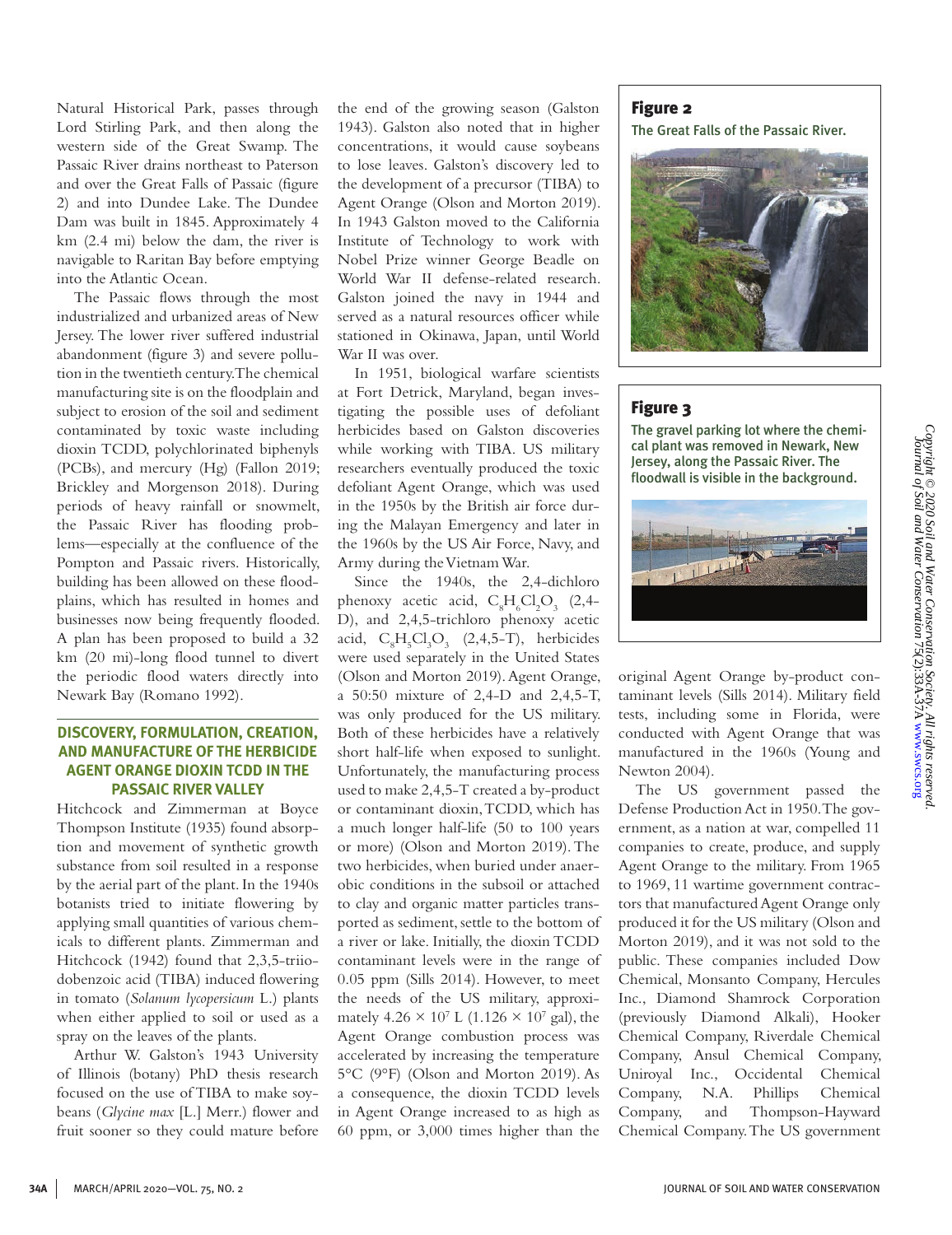*Copyright © 2020 Soil and Water Conservation Society. All rights reserved.*

also specified how Agent Orange would be produced and then controlled its transportation, storage, distribution, and use.

During the manufacturing process, the workers at the New Jersey Diamond Alkali facility on the Passaic River were exposed to TCDD. Agent Orange was stored on site at Diamond Alkali in 205 L (55 gal) barrels painted with an orange stripe and then loaded on ocean-going ships (figure 4) headed for the South China Sea and the coast of Vietnam. The barrels were shipped and stored on military bases for spraying the jungle and food crops or on navy ships (figure 5) for use on stream banks and mangrove forests.

## **RECOGNITION OF HARMFUL AGENT ORANGE EFFECTS**

Early in 1965 many scientific organizations, led by Arthur W. Galston (then a professor at Yale University), warned the US government against the military herbicide program. In all, 5,000 scientists, including members of the Federation of American Scientists and American Association of the Advancement of Science, along with 17 Nobel Prize winners, petitioned the US military and government to stop the use of chemical and biological weapons. Galston strongly objected to the use of his early scientific discovery and research in the development of the toxic herbicides for use in the Vietnam War (Galston 2009). He thought it was a misuse of science and stated, "Science is meant to improve the lot of mankind, not diminish it—and its use as a military weapon was ill-advised," in a California Institute of Technology Archives Oral History Project (Cohen 2002). Professor Galston was eventually recognized in 2004 by the University of Illinois Alumni Association for his scientific discovery and subsequent efforts to prevent its misuse by the US government and military.

By 1953, the chemical companies, including BASF, had also discovered the dioxin TCDD health effects on workers after an explosion (Zober et al. 1990) but were slow to inform the US government and military of the extent and magnitude of the dioxin TCDD contaminant in Agent Orange after the combustion temperature was raised 5°C (9°F) (Olson and Morton

## Figure 4

The loading of ocean-going ships at a port on the linked tidal Passaic and Hudson rivers system.



2019; Sills 2014). Dioxin TCDD by-product was also in other Rainbow herbicides with associated risks to the environment and human health (NAS 1974; Sills 2014). This delay in notifying the US government and military may have increased the 11 chemical companies' past, current, and future legal exposure (Olson and Morton 2019).

By the late 1960s, the US government and military became fully aware of the environmental and health consequences

of the contaminant dioxin TCDD (Zober et al. 1990; Institute of Medicine 1994; US Congress House of Representatives 1992). In 1970 President Nixon, acting in his role as Commander-in-Chief, ordered the US military to stop spraying Agent Orange. The next year, he ordered all Rainbow herbicide spraying, including Agent Blue, to be stopped and removed from Vietnam. Agent Orange barrels were collected at Bien Hoa Airbase (about 32

# Figure 5

Navy ships that were used to transfer the chemicals from the commercial ships to the brown navy to spray on the stream banks.

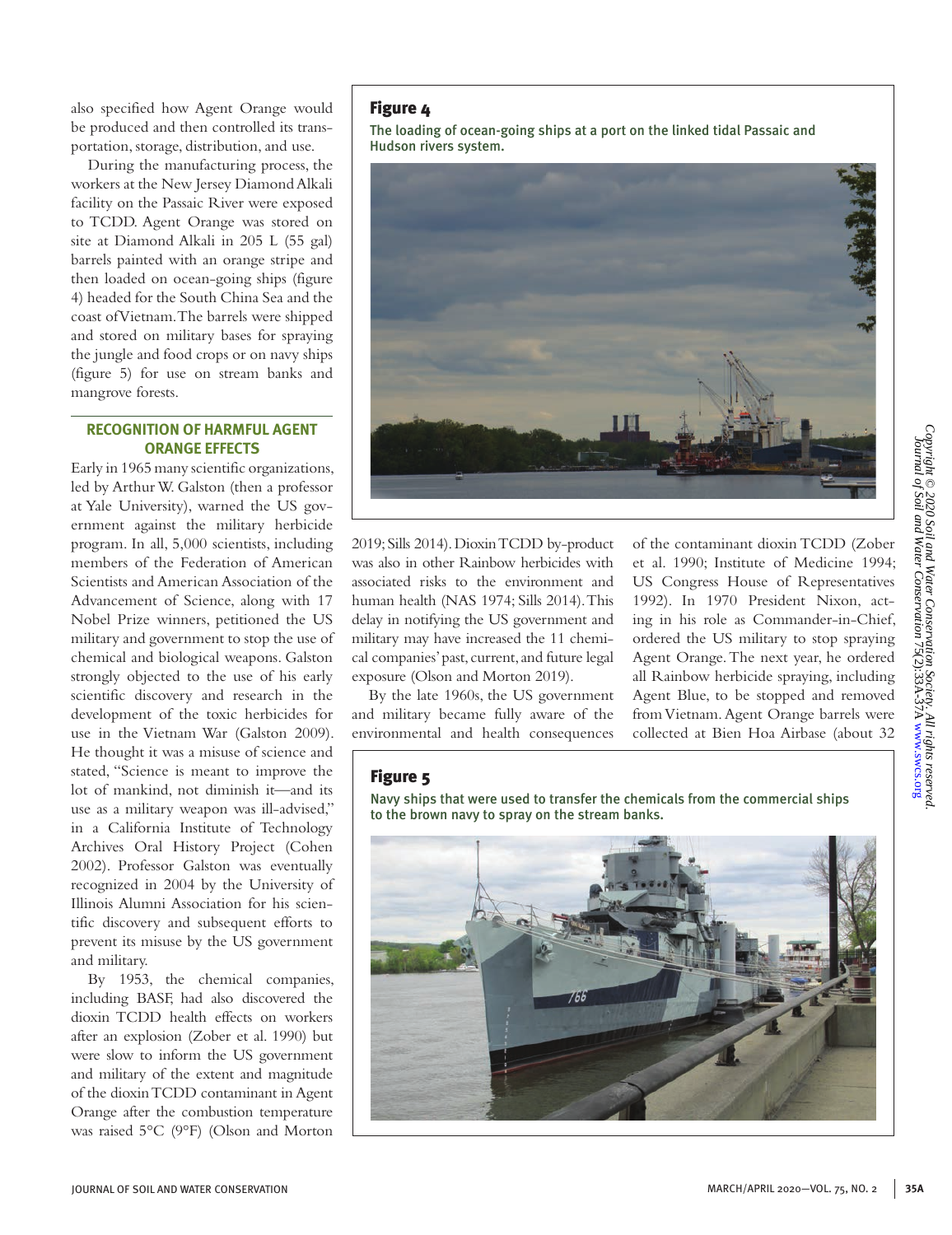km [20 mi] northeast of Saigon/Ho Chi Minh City) from all the military airbases in Vietnam and shipped to Atoll Johnston Island in the Pacific Ocean. Many of the barrels were leaking and had to be resealed. This exposed the barrel handlers and transporters to dioxin TCDD. Agent Orange with high levels of dioxin TCDD either leached into the ground or was carried by runoff water into the waterways, streams, rivers, ponds, and lakes (Olson and Morton 2019). During the dry season, dioxin TCDD-contaminated dust from the perimeter road and border fence was blown into the adjacent landscapes. Fifty years after the US military stopped spraying Agent Orange, there is still a fish and shrimp ban on a lake outside the Bien Hoa Airbase hotspot, the most contaminated hotspot in Vietnam. The dioxin TCDD attached to the sediment, which then settled at the bottom off the lake. Bottom-feeding fish and mollusks then fed off the floor of the lake, and the dioxin TCDD was ingested and concentrated in their tissue. When contaminated fish and shrimp are eaten, it can still get into the current food supply and increases human health risks. Research by the United States. Department of Defense later led to the discovery that the contaminant TCDD in Agent Orange caused birth defects in laboratory rats (NAS 1974).

# **THE SOURCE OF DIOXIN TCDD CONTAMINANT IN PASSAIC RIVER SEDIMENTS: DIAMOND ALKALI FACILITY IN NEWARK, NEW JERSEY**

In the 1940s, the Diamond Alkali facility in Newark, New Jersey, and on the banks of the Passaic River, was used to manufacture DDT and other chemical products. In the 1950s Diamond Alkali began to manufacture Agent Orange. Diamond Alkali workers stated in court testimony that they were exposed to Agent Orange by-product dioxin TCDD. These workers claimed that the factory floors in the 1950s and 1960s were so slick with spilled and leaking Agent Orange and TCDD that it was treacherous to walk on them. The contaminant TCDD was washed by poorly protected workers into trenches and flowed into drains and pipes, which emptied into the Passaic River, a tidal

river. In 1971, Diamond Alkali sold the Lister Avenue, New Jersey, facility. The Passaic River carried dioxin TCDD both upstream and downstream, contaminating a 27 km (17 mi)-section of the riverbed in one of New Jersey's most populated area and linked to Kill Van Kull (figure 1) and adjacent to the Hudson River and New York City. The dioxin-contaminated sediment has reached Newark Bay (figure 1), which is connected by the Kill Van Kull to the Hudson River just north of Staten Island.

The Port Authority of New York and New Jersey has spent millions dredging dioxin TCDD-contaminated soil and sediment from the port. Dioxin TCDD binds to the clay and soil organic matter (Olson and Morton 2019) and can be transported to the Passaic River during periods of heavy rainfall. Before 1998, floodwalls and slurry walls had been constructed (figure 3) to reduce the runoff sediment transport into the Passaic River and Newark Bay.

# **SOILS AND SEDIMENT SAMPLING FOR DIOXIN TCDD**

In 1983, sampling of soils and sediments by the State of New Jersey and US Environmental Protection Agency (USEPA) near 80 Lister Avenue in Newark and in the Passaic River revealed high levels of dioxin TCDD (Mansnerus 1998). There were also high levels of PCBs and Hg as a consequence of the manufacture of other chemical products. In 2001, the USEPA, in partnership with New Jersey and other federal agencies, cleaned up the Lister Avenue manufacturing site. The building was torn down and hauled to a landfill, and the site became a gravel parking lot (figure 3); the dioxin-contaminated soil was removed and incinerated. Today only a gravel lot remains as part of an abandoned industrial complex. The remediation actions taken in the Passaic River included a pre-1998 floodwall and subsurface treatment system. The contaminated sediment in the river originating at the Lister site and neighboring lots was capped to prevent additional release of dioxin TCDD to the river. The site has been monitored by Occidental Chemical Corporation (Brickley and Morgenson 2018; Fallon 2019).

 In 2005 the State of New Jersey sued Maxus Energy Corporation (the US unit of Argentina's oil giant YPF Sociedad Anomima) and OxyChem over a delay in the cleanup. The US\$220 million that the state spent cleaning up a section of the river was recovered from Maxus and OxyChem partnership under terms of a court settlement (Baxter 2011). Cleanup activities by the partnership in 2012 and 2014 included the removal and disposal of dioxin TCDD, PCBs, and Hg-contaminated soils and sediment from two areas along the Passaic River (Grant 2011). The most concentrated inventory of dioxin TCDD contaminated sediment was adjacent to the Lister Avenue site, and it was dredged by Tierra Removal. At river mile 10.9 the highly concentrated inventory of highly contaminated mudflat on the east bank of the river near Lyndurst was dredged and capped (Baxter 2011; Brickley and Morgenson 2018). The Passaic River is one of the most polluted hotspots in the United States and site of one of the largest cleanup efforts ever. In 2014 the USEPA announced a US\$1.7 billion plan to remove  $3.2 \times 10^6$  m<sup>3</sup> (1.13  $\times 10^8$  ft<sup>3</sup>) of toxic sediment contaminated with dioxin TCDD, PCBs, and Hg (USEPA 2019).

 The sediments in the lower 13 km (8 mi) of the Passaic River were found to be a major source of the contamination in other sections of the Passaic River and Newark Bay. In March of 2016 a remedy for the contaminated sediment of the lower Passaic River was chosen and included an engineering cap which was installed from bank to bank. In an attempt to avoid increasing the future flooding hazard and maintaining the navigation channel, part of the dioxin TCDD-contaminated sediment had to be removed to make room for the cap. The removed dredge material was dewatered and transported by barge to a sedimentpermitted processing facility on the banks of the Passaic River and Newark Bay for disposal (Grant 2011; Fallon 2019; Baxter 2011). The estimated cost was US\$1.38 billion. The USEPA estimated the cost of the cleanup of the lower 27 km (16 mi) of the Passaic River and Newark Bay (figure 1) to be US\$6 billion, in addition to US\$6 billion in earlier natural resource damages. Cleanups for the remainder of Newark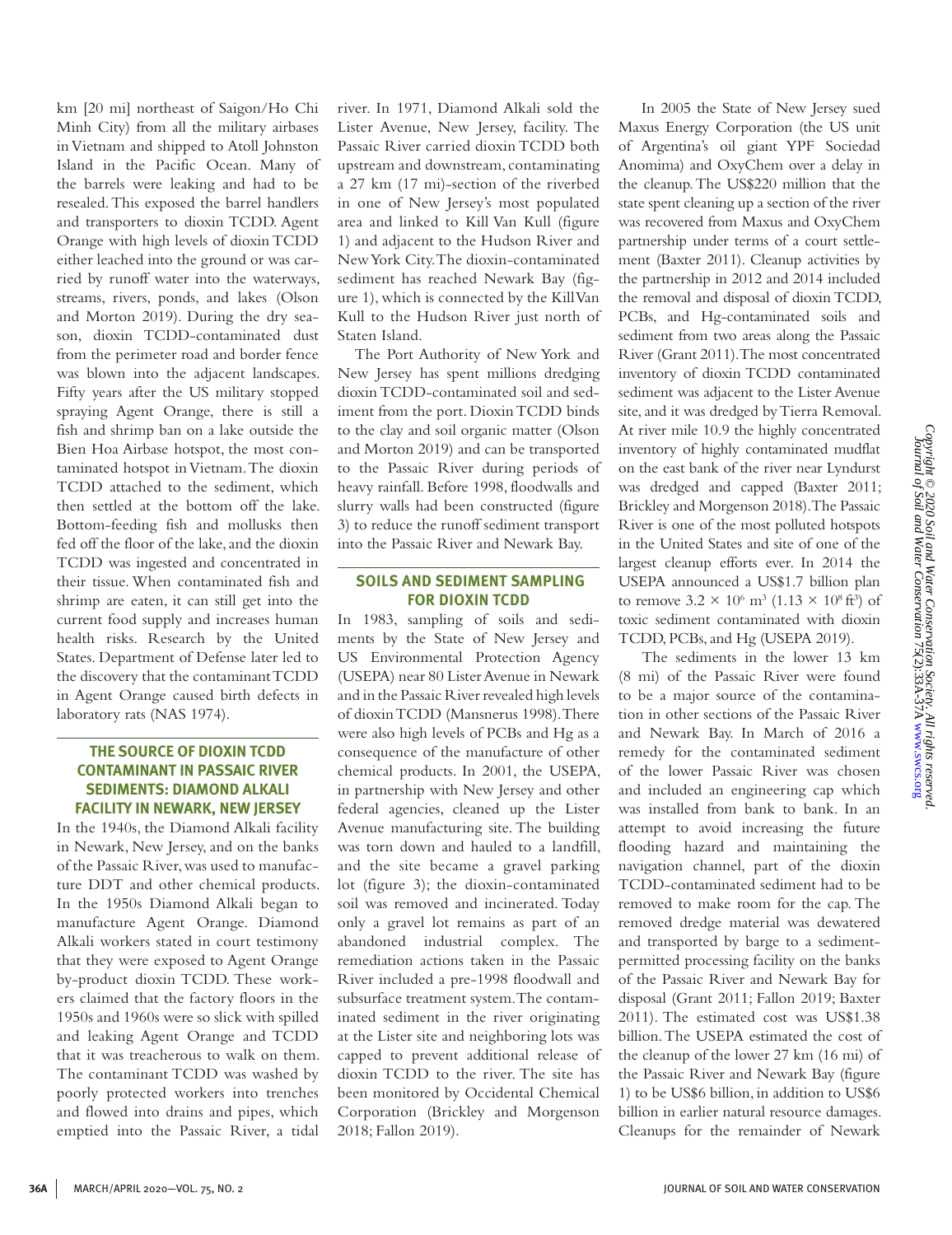Bay and lower Passaic River are still being planned (Brickley and Morgenson 2018; Fallon 2019).

 Exposure to even low levels of contaminants through crab and fish consumption may have long-lasting health effects on people living along the lower Passaic River. The USEPA alerted the public about the prohibitions and advisories on harvesting crabs or fish in the tidal Passaic River and Newark Bay. The advisories and prohibitions are based on levels of Hg, PCBs, and dioxin in tested crabs and fish and are difficult to enforce.

#### **SUMMARY AND CONCLUSIONS**

The Passaic River parallels the Hudson River and was an industrial river, which included plants that manufactured Agent Orange that was used in the Vietnam War in the 1960s. Stretches of river along Newark are postindustrial, abandoned landscapes, and the sediment at the mouth of the Passaic River near Newark Bay remains contaminated with dioxin TCDD, PCBs, and Hg. The USEPA designated a 27 km (16 mi) stretch of the Passaic River as a Superfund site. In 2013 several corporations agreed to pay New Jersey US\$130 million for ecological damages related to the Passaic River pollution (Baxter 2011). To date, US\$1.38 billion have been spent on cleanup. The USEPA estimated the remaining cost of cleanup of the lower Passaic River and Newark Bay at US\$6 billion in addition to US\$6 billion for past natural resource damages. After 50 years, US companies, such as Diamond Alkali (now Diamond Shamrock), stopped manufacturing Agent Orange with the by-product dioxin TCDD. However, the contaminant with a very long half-life when attached to sediment under anaerobic conditions remains an environmental problem in the tidal Passaic River and Newark Bay. To this day fish and crabs from the Passaic River are too contaminated with dioxin TCDD for human consumption and remain a threat to the food supply and human health (New Jersey Department of Environmental Protection 2009).

#### **ACKNOWLEDGEMENTS**

Published with funding (Hatch Project 875-979) and support from USDA National Institute of Food and Agriculture, Water Division, and the Director of the Illinois Office of Research, College of Agricultural, Consumer, and Environmental Science, University of Illinois, Urbana, Illinois.

#### **REFERENCES**

- Baxter, C. 2011. Second New Jersey chemical company held liable for lower Passaic River pollution cleanup. NorthJersey.com
- Brickley, P., and G. Morgenson. 2018. Agent Orange legacy – A \$12 billion cleanup and fight over who pays. Wall Street Journal, December 3, 2018.
- Cohen, S.K. 2002. Galston, Arthur, W. Oral History Project. Pasadena, CA: California Institute of Technology Archives.
- Constable, J.D., and M.C. Hatch. 1985. Reproductive effects of herbicide exposure in Vietnam recent studies by the Vietnamese and others. Teratogenesis, Carcinogenesis, and Mutagenesis 5(4):231-250.
- Fallon, S. 2019. EPA targets Bergen, Passaic counties for Passaic River dioxin cleanup. But is it enough? July 30, 2019. NorthJersey.com.
- Galston, A.W. 1943. The physiology of flowering with especial reference to floral initiation in soybeans. PhD Thesis. University of Illinois.
- Galston, A.W. 2009. An accidental plant biologist. Plant Physiology 128(3): 786-781.
- Grant, M. 2011. Environmentalist, official argue intent of 130 million to be obtained from Passaic River Polluters. NorthJersey.com.
- Hitchcock, A.E., and P.W. Zimmerman. 1935. Absorption and movement of synthetic growth substances from soil as indicated by the responses of aerial plant parts. Contrib. Boyce Thompson Institute 1:447-476.
- Institute of Medicine (US). 1994. Veterans and Agent Orange: Health Effects of Herbicides Used in Vietnam. Washington, DC: National Academy Press.
- Mansnerus, L. 1998. Newark's toxic tomb; Six acres fouled by dioxin, Agent Orange's deadly byproduct, reside in the shadow of an awakening downtown. The New York Times. Nov. 8, 1998.
- NAS (National Academy of Sciences). 1974. The effects of herbicides in South Vietnam: Part A. Summary and Conclusions. Washington, DC: National Academy of Sciences.
- New Jersey Department of Environmental Protection. 2009. Notice to general public – fish should not be eaten. Fish Advisory posted January 23, 2009.
- Olson, K.R., and L.W. Morton. 2017. Why were the soil tunnels of Cu Chi and Iron Triangle in Vietnam so resilient? Open Journal of Soil Science 7:34-51.
- Olson, K.R., and L.W. Morton. 2019. Long-term fate of Agent Orange and dioxin TCDD contaminated soils and sediments in Vietnam hotspots. Open Journal of Soil Science 9(1):1-34.
- Romano, J. 1992. Passaic Flood Tunnel: A turning point. The New York Times, November 8, 1992.
- Schecter, A., L.C. Dai, L.T. Thuy, H.T. Quynh, H.D. Cau, P.H. Phiet, N.T. Nguyen, J.D. Constable, and R. Baughman. 1995. Agent Orange and the Vietnamese: The persistence of elevated dioxin levels in human tissues. American Journal of Public Health 85(5):516-522.
- Sills, P. 2014. Toxic War: The Story of Agent Orange. Nashville, TN: Vanderbilt University Press.
- Stockbauer, J.W., R.E. Hoffman, W.F. Schramm and L.D. Edmonds. 1988. Reproductive outcomes of mother's with potential exposure to 2,3,7,8-T dioxin. American Journal of Epidemiology 128:410-419.
- Thomas, T.L., and H.K. Kang. 1990. Mortality and morbidity among Army Chemical Corps Vietnam Veterans: A preliminary report. American Journal of Industrial Medicine 18:665-67.
- USEPA (US Environmental Protection Agency). 2019. Case Summary: US\$165 million settlement to start cleanup work on the Passaic River in New Jersey. Washington, DC: US Environmental Protection Agency.
- US Congress House of Representatives. 1992. Committee on Government Operations, Human Resources Intergovernmental Relations Subcommittee. Hearing on Health Risks of Dioxin. June 10, 1992.
- Young, A.L., and M. Newton. 2004. Long overlooked historical information on Agent Orange and TCDD following massive applications of 2,4,5-T containing herbicides. Eglin Air Force Base, Florida. Environmental Science and Pollution Research 11:209-221. https://doi.org/10.1007/ BF02979627.
- Zimmerman, P.W., and A.E. Hitchcock. 1942. Flowering habit and correlation of organs modified b triiodobenzoic acid. Contrib. Boyce Thompson Institute 12:491-496.
- Zober, A., P. Messerer, and P. Huber. 1990. Thirtyfour year mortality follow-up of BASF employees exposed to 2,3,7,8-T dioxin after 1953 accident. International Archives of Occupational and Environmental Health 62(2):139-157.